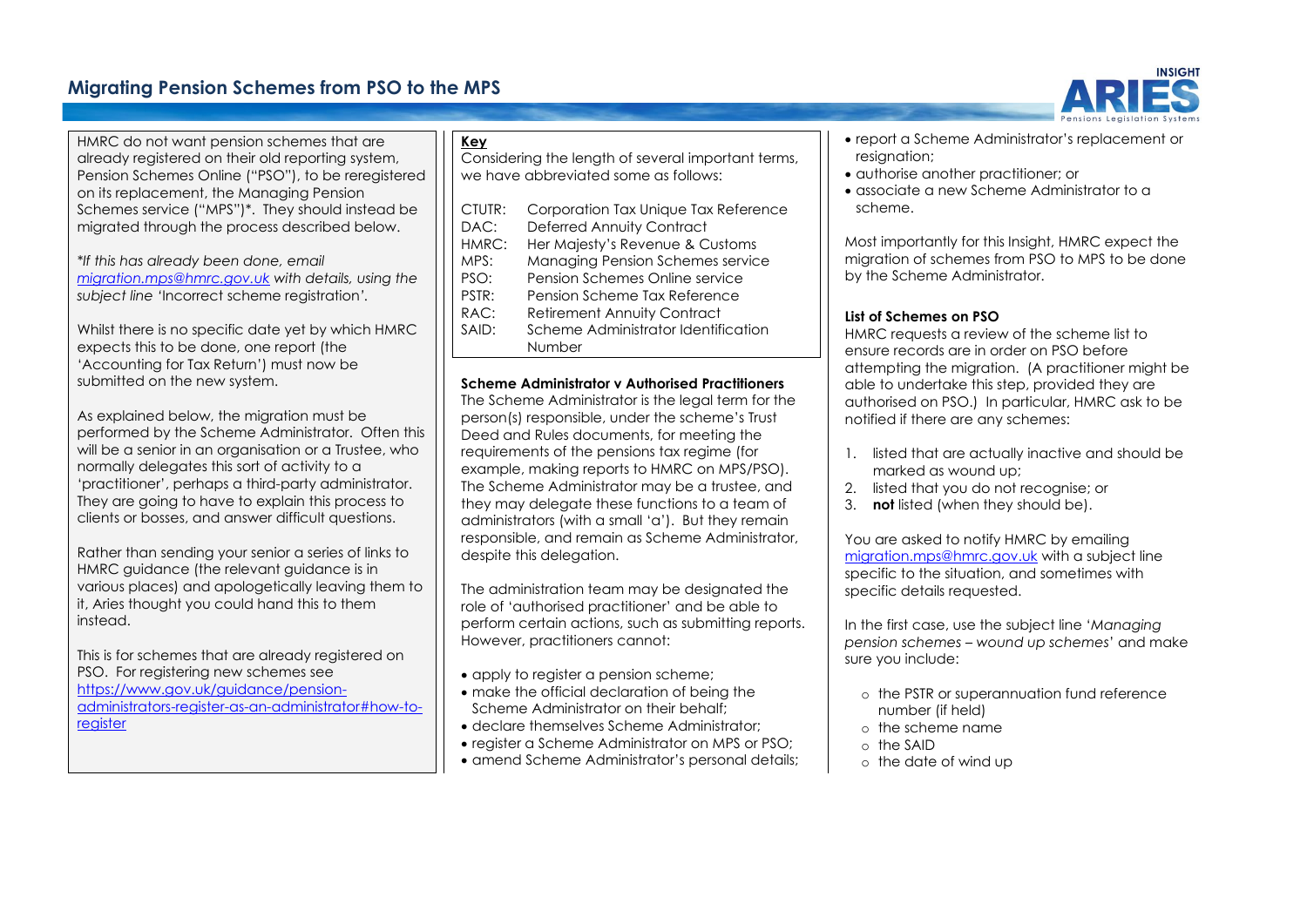In the third case (and we assume the second case), use the subject line '*Managing pension schemes – Incorrect list of schemes*'. The details to provide aren't specified.

One possible explanation for a missing scheme is a scheme registered before 6 April 2006 without a PSTR. Instead, only the old Superannuation Fund reference number may be held. For MPS to make this scheme available for migration, the Scheme Administrator will first need to notify HMRC that they are Administrator of the scheme(s) in question. The process depends on the number of such schemes.

For five schemes or fewer, complete [Appendix D](https://www.gov.uk/government/publications/managing-pension-schemes-service-newsletter-march-2021) and email to [migration.mps@hmrc.gov.uk](mailto:migration.mps@hmrc.gov.uk) using the subject line '*Pre A-Day pension schemes*'. For more than five schemes, instead skip the Appendix, email HMRC but use the subject line '*Multiple Pre A-Day pension schemes*'. HMRC will then provide further guidance.

### **Mapping Scheme Administrator Identification ("SAID") Numbers**

There is a limit on the number of SAIDs you can have on MPS. You can only have one SAID for:

- each CTUTR that you hold (if the Scheme Administrator registered as an organisation);
- each Self Assessment Unique Taxpayer Reference that you hold (if the Scheme Administrator registered as a partnership);
- each National Insurance number ie, one (if the Scheme Administrator registered as an individual).

This was not the case on PSO, so a Scheme Administrator might have more SAIDs than can be replicated. If so (and only then), HMRC expect the

### Scheme Administrator to email

[migration.mps@hmrc.gov.uk,](mailto:migration.mps@hmrc.gov.uk) using the subject line '*Scheme administrator mapping*', and include:

- o your (the Scheme Administrator's) SAID
- o all the other SAIDs the organisation has on PSO

HMRC will then explain the process. The result will be one of the SAIDs (of your choice) becoming the "**master ID**" and all the others becoming an "**ancillary ID**". The IDs will all still work on PSO as before.

### **Enrolling on MPS**

However, Scheme Administrators with more than one SAID should enrol on MPS using the master ID (see above).

Provided the SAID begins 'A0\_\_\_' [*Aries does not know how many do not*], the Scheme Administrator can login to MP[S here](https://www.access.service.gov.uk/login/signin/creds) using the same user ID and password they use for PSO. The Government Gateway ID is not (necessarily) the same as the SAID.

Scheme Administrators who have forgotten their login credentials can contact HMRC. HMRC do not prescribe an email address and subject line for this. The Scheme Administrator can contact Pension Schemes Services using any of the methods [here.](https://www.gov.uk/government/organisations/hm-revenue-customs/contact/pension-scheme-enquiries) Alternatively, if they know someone with access to the business tax account (who has 'Admin' level sign off), that person can reset the credentials under the 'Manage account' section.

The first time the Scheme Administrator logs in, they will have to provide details as if they were registering for the first time. It will save some time

and frustration to have information to hand when doing so. The information required depends on whether the Scheme Administrator was registered as a company, an individual, or a partnership.

### *Company*

- the company name
- the company registration number
- the CTUTR\*
- the company's current address (and if less than a year old, the previous address)
- the email and telephone number that the company uses for HMRC services
- the names and addresses of pension advisors the Scheme Administrator plans to use
- the company's PAYE reference and VAT registration number (if relevant)
- for any directors associated with the company
	- o name
	- o address
	- o previous address
	- o telephone number
	- o email address
- for any of those directors that have been at their current address for less than a year
	- o National Insurance number
	- o date of birth
	- o CTUTR

*\*A CTUTR is needed even for non-trading companies and public sector organisations that wouldn't otherwise need them. Companies without one need to email* 

*[pensions.administration@hmrc.gov.uk](mailto:pensions.administration@hmrc.gov.uk) using the subject line '*MPS — Corporation Tax UTR*' providing the company's name and address. HMRC then send a 'provisional' CTUTR by post. Companies are assured the CTUTR will not be active and will not trigger any nasty corporation tax requirements.*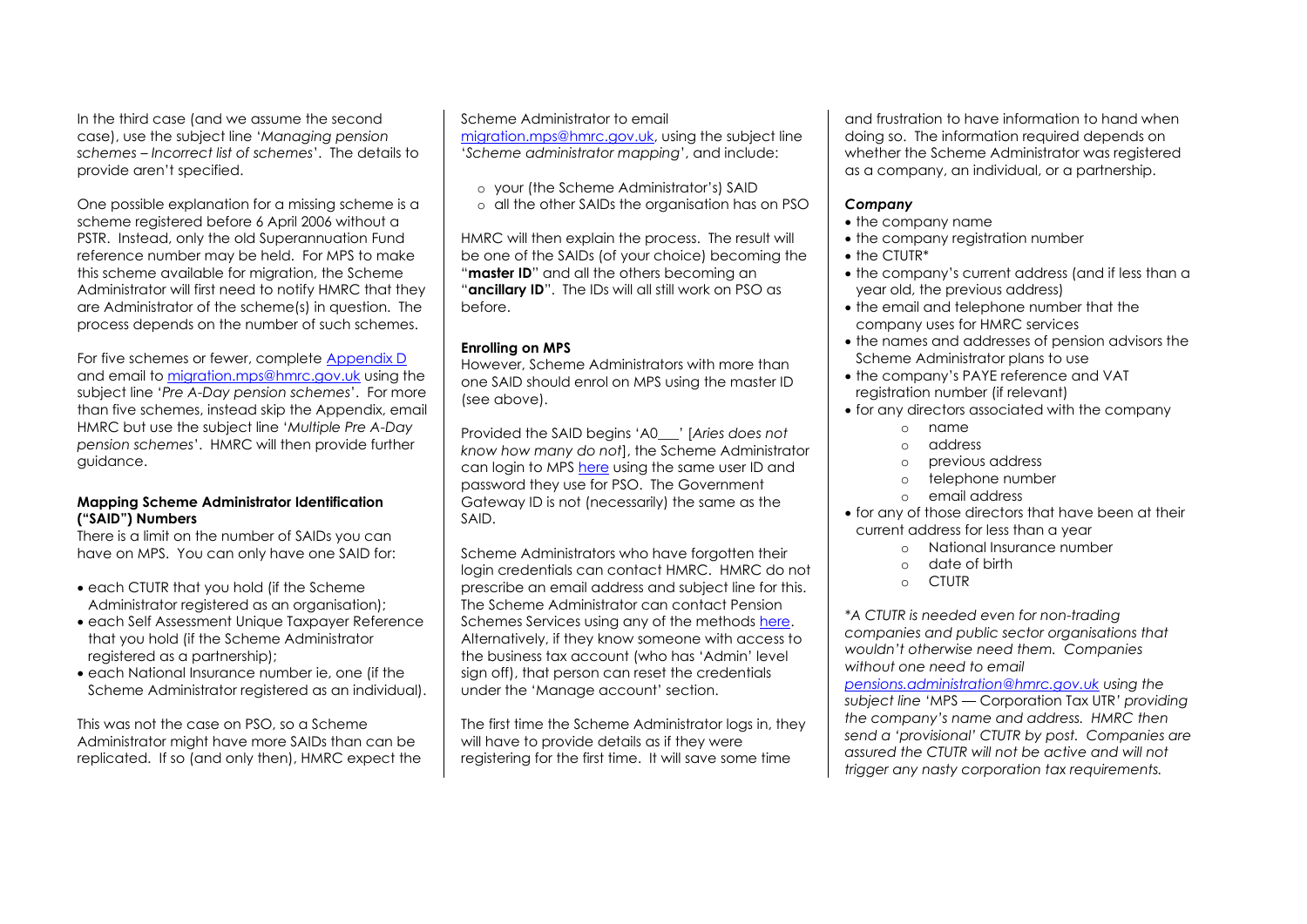### *Partnership*

- the partnership name
- the partnership Self Assessment unique tax reference
- the partnership's current address (and if less than a year old, the previous address)
- a contact email address and telephone number
- the names and addresses of pension advisors the Scheme Administrator plans to use
- the partnership's PAYE and VAT registration numbers (if relevant)
- for all partners:
	- o name
	- o address
	- o previous address
	- o telephone number
	- o email address
- for any partners that have been at their current address for less than a year
	- o National Insurance number
	- o date of birth
	- o Self Assessment unique tax reference

## *Individual*

- name
- current address (and if less than a year old, the previous address)
- date of birth
- National Insurance number
- contact email address and telephone number
- the names and addresses of any pension advisors

If you enrol in error, you have to wait 24 hours before you can de-enrol. You will get an error message if you try too soon. If you then intend to re-enrol using the same SAID, first email [migration.mps@hmrc.gov.uk](mailto:migration.mps@hmrc.gov.uk) using the subject line '*Incorrect enrolment*', providing the SAID. Await instructions.

There is a bug where sometimes, on enrolment, the enrolled is given a new SAID beginning 'A2'. This is a PSO ID. Again, you should email [migration.mps@hmrc.gov.uk](mailto:migration.mps@hmrc.gov.uk) using the subject line '*Incorrect enrolment*', providing the SAID.

After enrolment, HMRC remind Scheme Administrators (and practitioner) to keep details (including addresses) up to date on **both** PSO and MPS.

# **Your Scheme List**

Once enrolled on MPS, provided any mapping (see above) is complete, Scheme Administrators can view a read-only list of schemes that are available to migrate: those currently registered on PSO under their (master) account with a status of 'open'.

The pension schemes will be listed in PSTR order, which Aries understands is age order. Any RACs and DACs will appear on a separate list to other scheme types. Schemes can be searched for under full scheme name or PSTR.

Scheme Administrators should review the list of schemes on MPS as they reviewed the PSO list before migration (see **List of Schemes on PSO** above). If any mapping was required (see above), check that all the schemes listed on PSO held under any ancillary SAIDs are all listed under the 'master' SAID.

Those closed on PSO are meant to be excluded. If any schemes should not be there, or any schemes seem to be missing, follow the same instructions as above.

### **Migrating Schemes**

Migrating a scheme requires the Scheme Administrator to select it from the MPS scheme list and then provide up to date information on it (reflecting the current position of the scheme) which may include:

- the pension scheme structure
- current membership of the pension scheme
- how the scheme provides benefits
- country or territory of scheme establishment
- establisher details
- trustee details

The full list of information requirements can be found in [Appendix A.](https://assets.publishing.service.gov.uk/government/uploads/system/uploads/attachment_data/file/1067713/Newsletter-Appendix-Information-required-for-migration.odt)

Some fields may be pre-populated with information held on PSO. It may be possible to edit some of these entries. It is possible to save progress and close partway through a migration. A different Scheme Administrator can continue the entry, provided they login under the same master ID).

Once the information has been submitted, the scheme will be migrated to MPS and removed from the list of schemes available to migrate. (It will still be visible on PSO after it's been migrated.) HMRC will also issue a registration certificate by post, containing the scheme's PSTR and original date of reaistration.

Not all schemes have to be migrated at the same time.